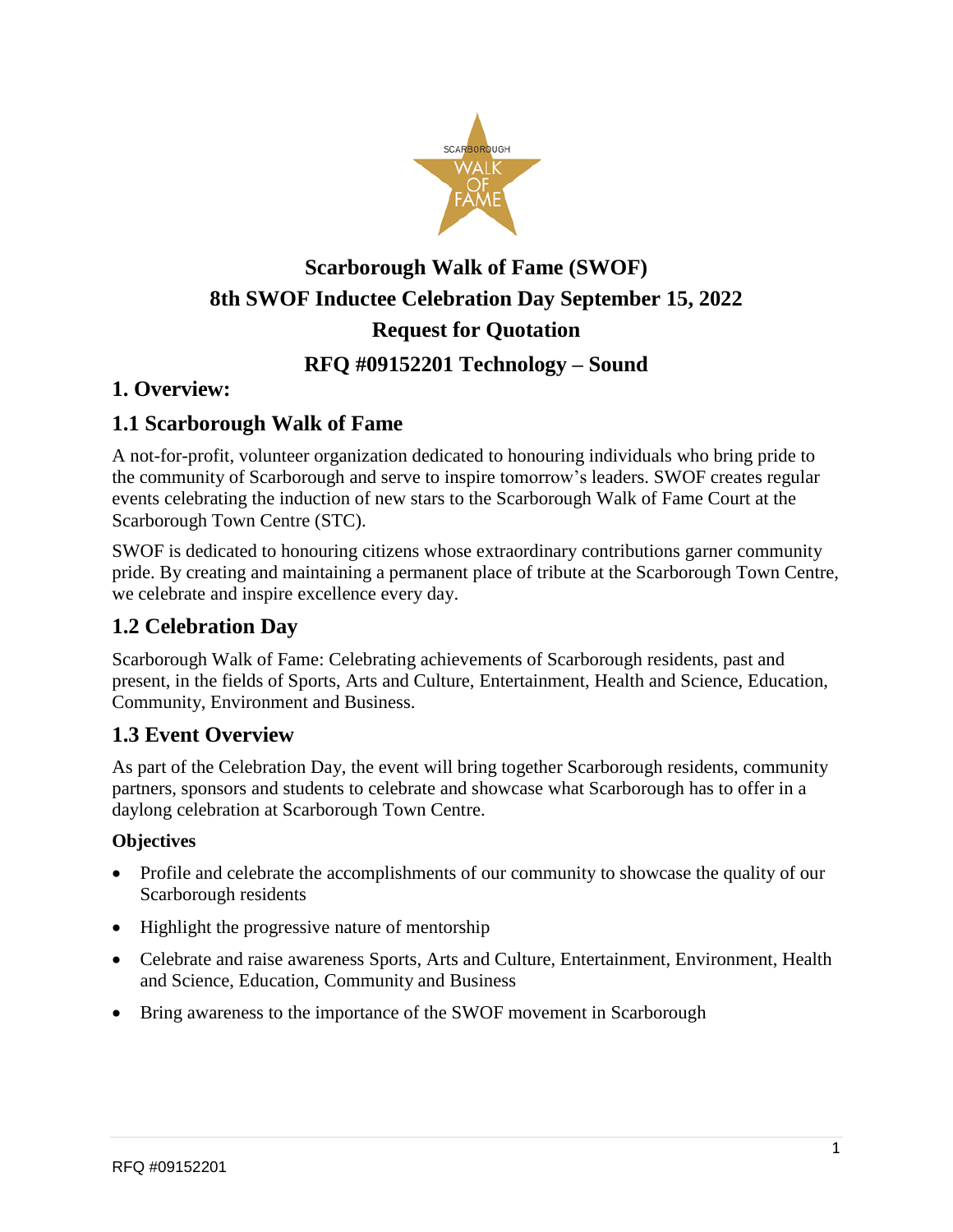## **1.4 Event Details**

**Location:** Scarborough Town Centre, 300 Borough Dr, Scarborough, ON M1P 4P5 **Date:** Thursday, September 15, 2022 **Time:** 11:00 a.m. to 6:00 p.m. **Number of participants:** Variable

## **2. Statement of Work:**

#### **2.1 Purpose**

The purpose of this Request for Quotation (RFQ), is to invite Scarborough based businesses/organizations to submit their proposal to participate at the 8th SWOF Inductee Celebration Day

#### **2.2 Scope**

SWOF – dedicated volunteer driven organization experts will manage the theme, logistics, partnerships, marketing and budget along with delivering a transparent bidding process. We will require the select business/organization to provide pre-event and on-site consultation and or deliverables. Please see further details in "3.5 Scope of Work" section.

## **2.3 Project Schedule**

This schedule is based on our current timelines, (subject to change)

Project Timeline: Issuance of RFQ to Proponents on SWOF website Submitting questions: by or before 11:59 p.m. Monday, June 13, 2022 RFQ Close Date 11:59 p.m., Monday, June 27, 2022 Award Contract to business or organization Monday, July 11, 2022 Only successful bidders will be contacted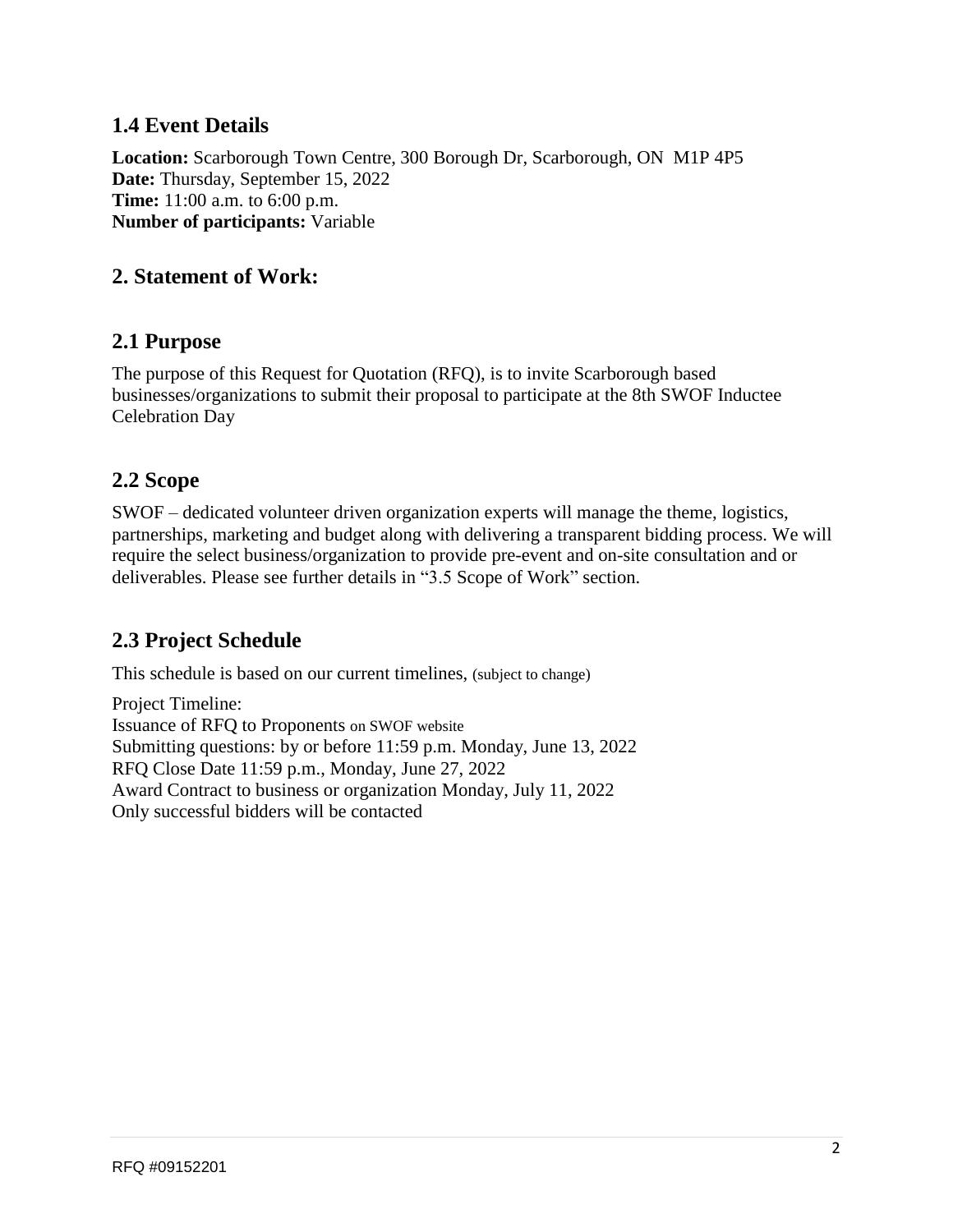## **3. Proposal Submission Procedure:**

## **3.1 Business, Organization RFQ Reception**

By responding to this RFQ, the business/organization agrees to be responsible for fully understanding the requirements or other details of the RFQ and will ask any questions to ensure such understanding is gained. SWOF retains the right to disqualify proponents who do not demonstrate a clear understanding of our needs.

## **3.2 Good Faith Statement**

All information provided by SWOF is offered in good faith. Specific items are subject to change at any time based on business circumstances.

#### **3.3 Communication and Proposal Submission Guidelines**

Communications shall not be effective unless a specified procurement executive, who is responsible for managing the RFQ process, formally confirms these communications in writing. In no case shall verbal communication govern over written communications.

Questions relating to this RFQ must be emailed to the contact identified below, on or before 11:59 p.m. Monday, June 13, 2022. If the question is considered relevant to all proponents, SWOF in its sole discretion will provide both the question(s) and the answer in writing to all proponents. SWOF will provide information to proponents in writing only. No other official is empowered to speak for SWOF with respect to this RFQ. Proponents who seek to obtain information, clarification or interpretation from other sources are advised that such material is used at the proponent's own risk, and that SWOF will not be bound by any such representations.

## **3.3 Submission Process**

Closing date and time: 11:59 p.m. local time, Monday, June 27, 2022

Submit one digital copy to the Scarborough Walk of Fame email id: **[Scarboroughwalkoffame@gmail.com](mailto:Scarboroughwalkoffame@gmail.com)**

The RFQ documentation must be addressed to

#### **SWOF Evaluation Committee RFQ #09152201 8th SWOF Inductee Celebration Day Thursday, September 15, 2022**

RFQ submissions that arrive after the closing date and time will not be accepted and will be returned. Only email submissions will be accepted.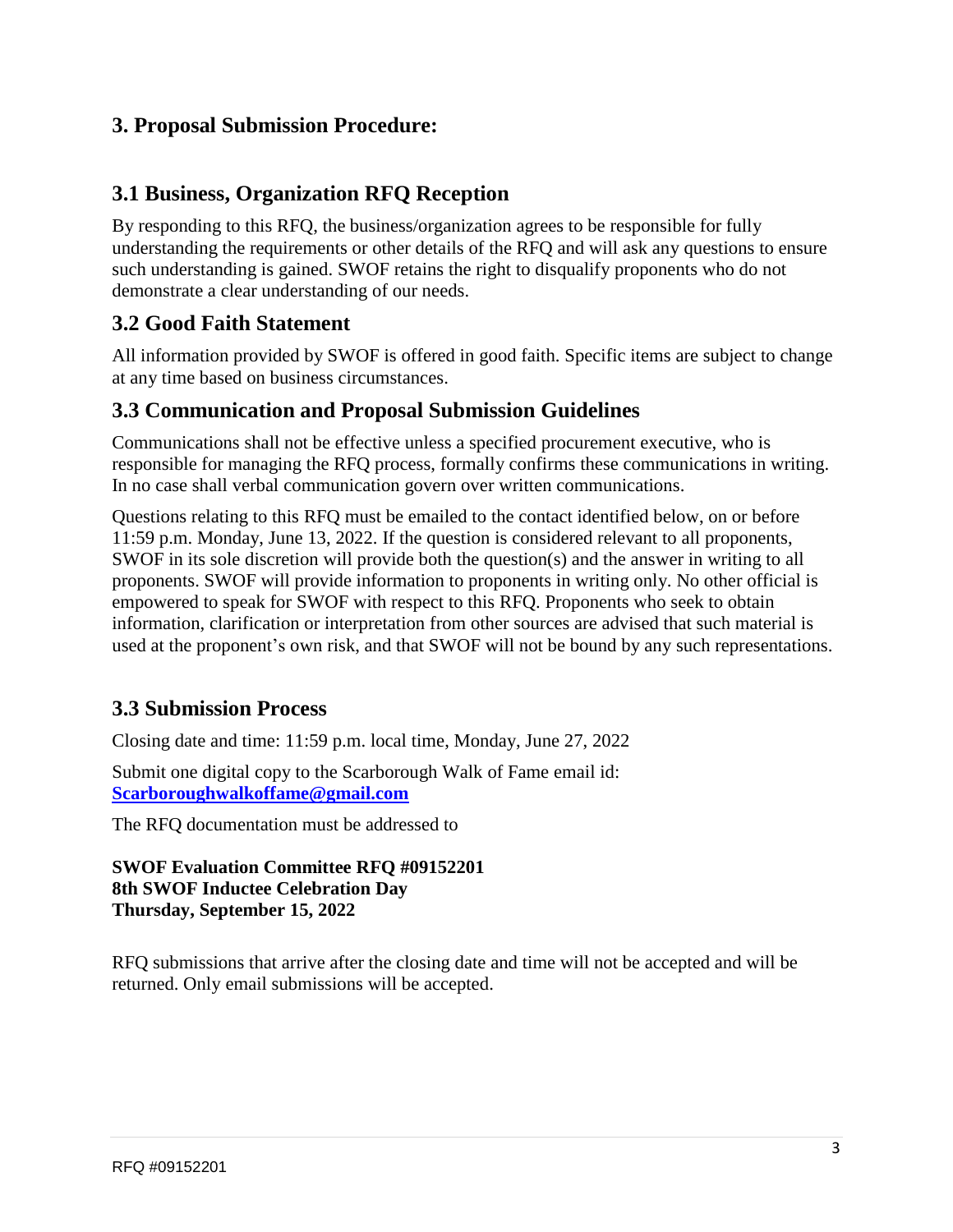## **3.4 Evaluation Criteria**

All RFQ proposals will be evaluated systematically based on the following key criterion. The purpose of this section is to identify suppliers with the interest and capabilities to complete the deliverables as defined in the Scope of Work.

## **3.5 Scope of Work (SOW)**

Key evaluation criteria include capabilities demonstrated with past events and quality of events.

Proponents are expected to include the following as part of their proposal (Microsoft Word document or PDF format only)

- A. Statement of Interest **(5 Points)**
- B. Primary contact information (**2 Points**)
- C. Brief Description of business or organization (**3 points**)
- D. List and provide a brief description of two recently completed contracts which are comparable to the proposed RFQ and which demonstrate relevant capabilities of your business or organization. (**10 Points**)
- E. Provide current business or organization documents business licenses, insurances and certifications-where applicable (**5 Points**)
- F. Complete the following questions (**10 points**)
	- a. Give example of your product and price range
	- b. Provide details of your proposed product or service
	- c. Provide cancellation policy
	- d. Provide location requirements STC
	- e. Explain how your Scarborough based business/organization will meet the needs of our Event **(5 Points)**
- G. Provide a timeline (window for deliverables) based on your recommendations (**5 points**)
- H. Quote broken down in order of Scope of Work (**5 points**)
- **Total: 50**

#### **3.6 Short-list Selection**

Proponents who have demonstrated their capacity to meet our needs will be contacted by phone and/or email to be notified of their selection to move forward in the RFQ process.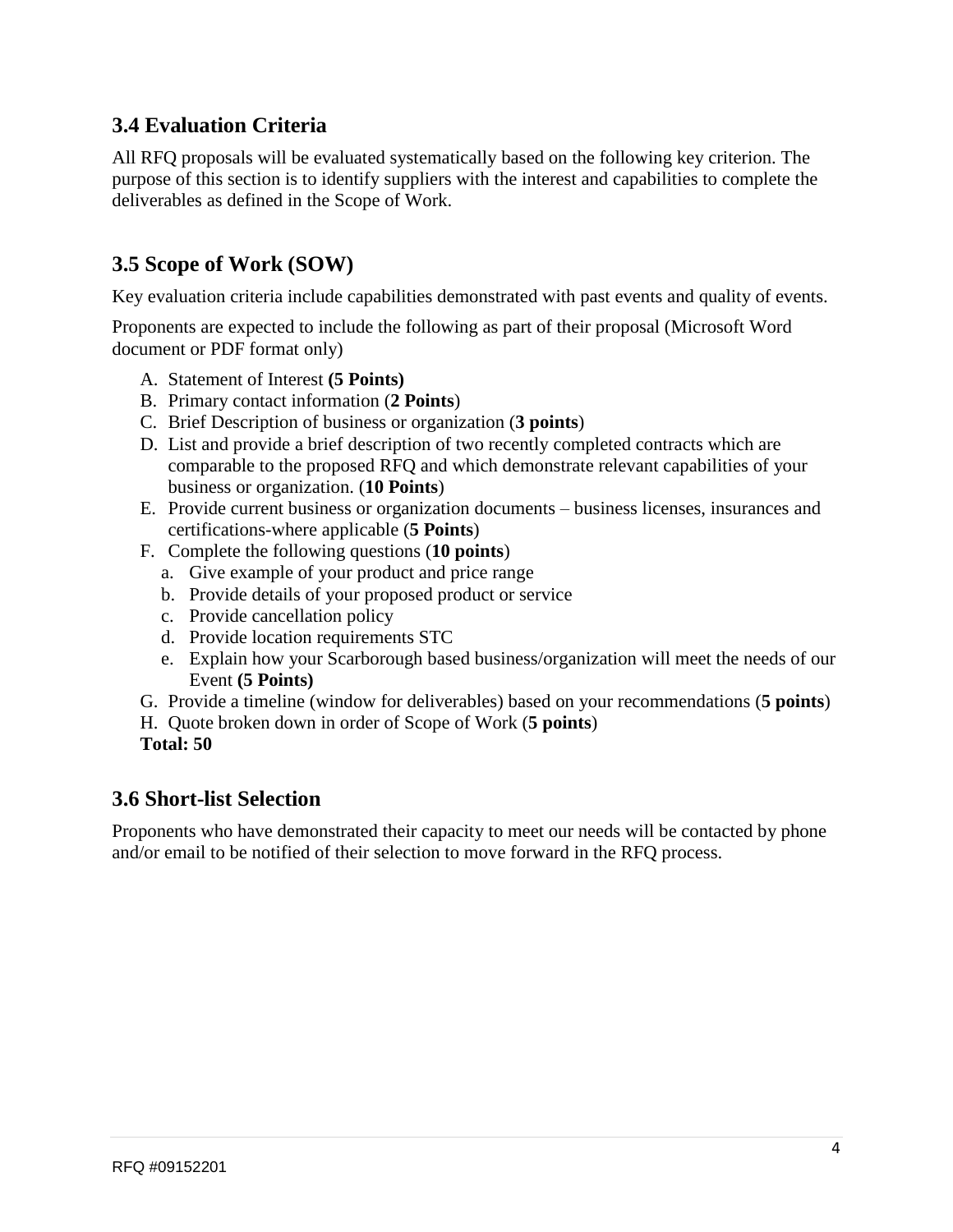## **4. Scope of Work and Business Requirements**

SWOF will require the Scarborough based businesses/organizations to provide the following aspects of the event:

## **4.1 Counsel/Guidance**

Two or three meetings before Celebration Day (Thursday September 15)

Unlimited emails/phone calls replying within a business day.

## **4.2 On-Site Deliverables Scarborough Town Centre**

**Location:** STC-Centre Court lower level (Beside SWOF Court)

**Participants:** 250-500 flow through

**Service:** 11:00 a.m. to 6:00 p.m. Audio Tech program sound coordinator

#### **Product**

- 2 x Speakers on stands either side of stage
- 2 x Speakers on stands area in the theatre where the audience is seated
- $2 \times$  Subwoofers small
- 2 x Centre fills UPJ or similar
- 2 x Stage monitors -UPJ or similar
- Audio won't be very loud, however quality/coverage is the focus point
- 16 Ch Digital Mixer or similar
- Audio out to YouTube laptop as well
- Audio playback device
- 4 x Combo Kits-Mics
- 1 x Wireless Mic for podium
- 1 x Event Standard podium with changeable or reversible front

Please provide number of 15A circuits required

#### **Other**

- Set Up-start 8:00 p.m. Wednesday, September 14, ongoing
- Rehearsal 8:00 a.m. Thursday, September 15
- Show ready 10:30 a.m. flow through 6:00 p.m.
- Strike 8:00 p.m. all equipment removed by or before 8:00 a.m. Friday, September 16